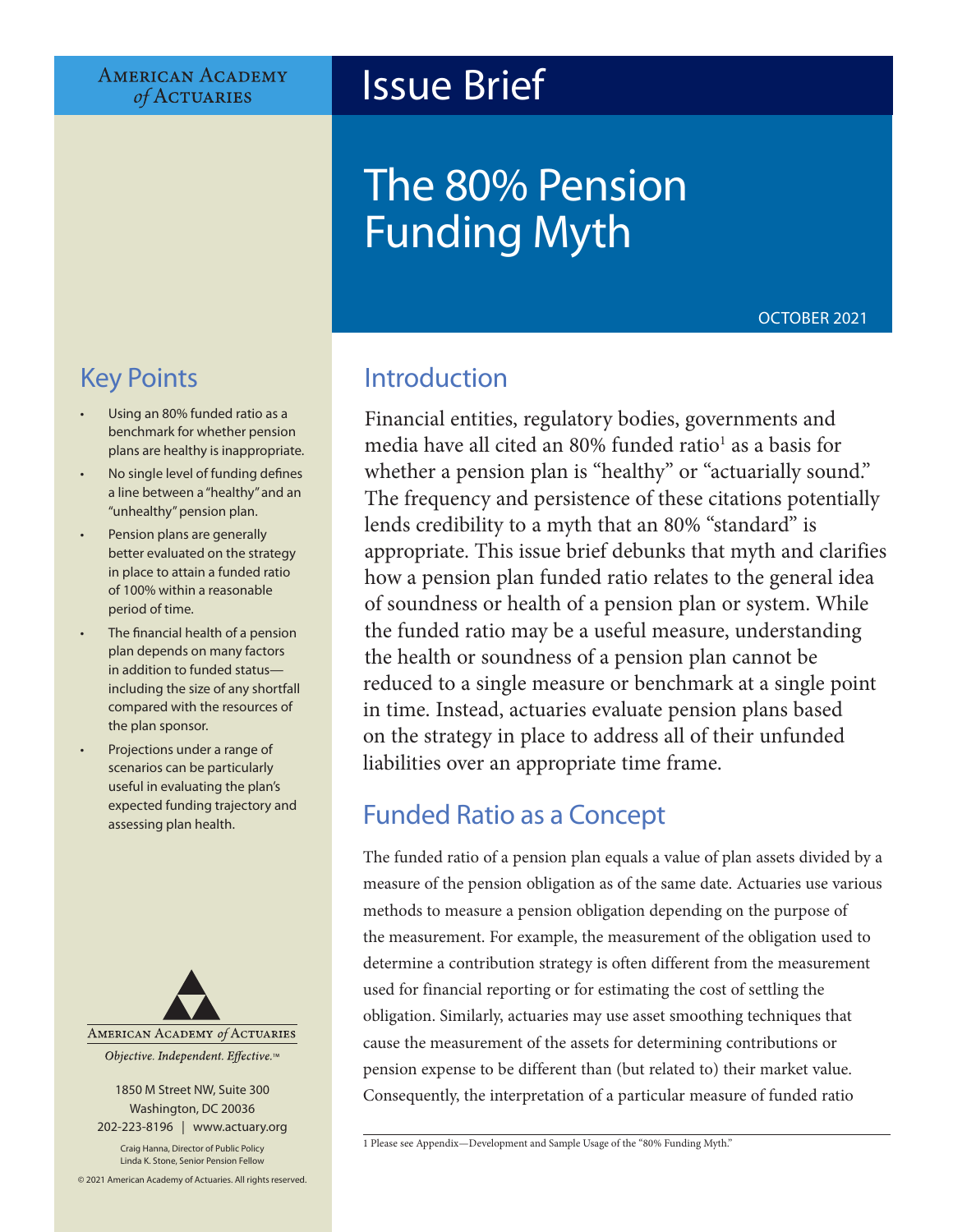depends on the purpose of that measurement. A detailed discussion of the various pension obligation measurement methods and the rationale for them is outside the scope of this brief.<sup>2</sup>

### Possible Origins of the Myth

While it is unclear when widespread use began, an 80% benchmark has appeared in research reports, legislative initiatives, and in the media as a bright line between healthy or well-funded plans and unhealthy or underfunded plans. A 2007 Government Accountability Office (GAO) report<sup>3</sup> on state and local government pension plans portrayed 80% as a de facto benchmark for a healthy pension system, attributing that criteria to unidentified public sector experts and stakeholders. As illustrated by examples provided in the Appendix, subsequent uses of the 80% level often reference these experts to carry forward the myth.

For private sector pension plans, federal law uses an 80% funded ratio as a trigger point for certain changes. The Pension Protection Act of 2006 (PPA) limits benefit improvements, lump sum payments, and use of advance funding balances for private sector single-employer plans based on an 80% ratio of assets to the PPA funding target. Also under PPA, multiemployer plans use 80% as a level below which stricter funding rules become effective.

In the past, credit rating agencies have used various funded ratios, including 80%, as a general indicator of a public pension plan's financial health. S&P Global Ratings, for example, issued a report<sup>4</sup> in 2017 that identifies plans with a funded ratio below 80% to have "elevated unfunded obligations." S&P complements its use of the funded ratio with an assessment of both the assumptions used to value the liability and the funding strategy in place to manage the unfunded obligation. This type of additional analysis provides a more complete evaluation of a plan's health or soundness than the funded ratio alone.

2 For a more detailed discussion, See the Academy Pension Practice council's 2017 issue brief *[Assessing Pension Plan Health: More Than One](https://www.actuary.org/sites/default/files/files/publications/IB-RightNumber07.17.pdf)*

**This issue brief was originally published in 2012. The Pension Practice Council (PPC) of 2012, which authored this issue brief, consisted of: John Moore, MAAA, FSA, FCA, EA—***Chairperson***; Eli Greenblum, MAAA, FSA, EA—***Vice Chairperson***; Noel Abkemeier, MAAA, FSA; Stephen Alpert, MAAA, FSA, FCA, MSPA, EA; Michael Bain, MAAA, ASA, EA; Janet Barr, MAAA, ASA, EA; William Hallmark, MAAA, ASA, EA; Kenneth Hohman, MAAA, FSA, FCA, EA; Evan Inglis, MAAA, FSA, EA; Ellen Kleinstuber, MAAA, FSA, EA; Eric Klieber, MAAA, FSA, EA; Nadine Orloff, MAAA, FSA, FCA, EA; Andrew Peterson, MAAA, FSA, EA; Jeffrey Petertil, MAAA, ASA, FCA; Michael Pollack, MAAA, FSA, EA; David Sandberg, MAAA, FSA, CERA; Tamara Shelton, MAAA, FSA, EA; John Steele, MAAA, FSA, EA; Thomas Terry, MAAA, FSA, EA; James Verlautz, MAAA, FSA, EA**

**The 2021 PPC, which updated this issue brief, includes Timothy Geddes, MAAA, FSA, FCA, EA—***Chairperson***; Sherry Chan, MAAA, FSA, FCA, EA—** *Vice Chairperson***; Jason Russell, MAAA, FSA, EA—***Vice Chairperson***; Christian Benjaminson, MAAA, FSA, EA; Elena Black, MAAA, FSA, FCA, EA; Bruce Cadenhead, MAAA, FSA, FCA, EA; David Driscoll, MAA, FSA, FCA, EA; Eric Keener, MAAA, FSA, FCA, EA; Amy Kemp, MAAA, ASA, EA; Tonya Manning, MAAA, FSA, FCA, EA; Kathleen Riley, MAAA, FSA, FCA, EA; John Schubert, MAAA, ASA, FCA; Mark Shemtob, MAAA, FSA, FCA, EA; Todd Tauzer, MAAA, FSA, CERA, FCA; and Aaron Weindling, MAAA, FSA, FCA, EA.**

**The council extends special thanks to Eli Greenblum, MAAA, FSA, FCA, EA; Bill Hallmark MAAA, ASA, FCA, EA; and David Lamoureux, MAAA, FSA, FCA.**

*Right Number Tells the Whole Story*[.](https://www.actuary.org/sites/default/files/files/publications/IB-RightNumber07.17.pdf) 3 [Please see Appendix for access to th](https://www.actuary.org/sites/default/files/files/publications/IB-RightNumber07.17.pdf)is report. 4 Please see Appendix for access to this report.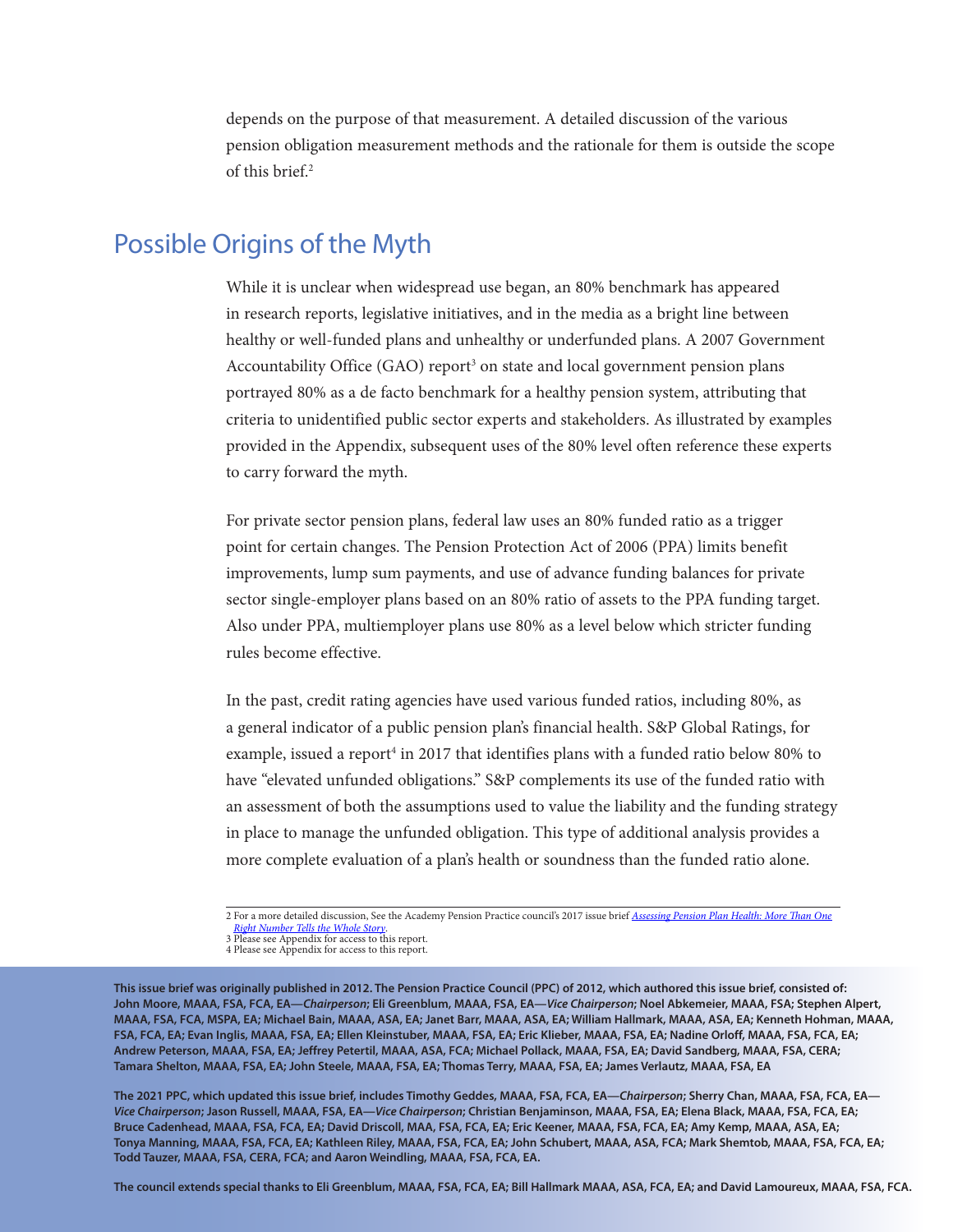### Pension Funding Basics

Actuarial funding methods generally are designed with a target of 100% funding—not 80%.<sup>5</sup> If the funded ratio is less than 100%, actuarially determined contributions are structured with the objective of attaining a funded ratio of 100% within a reasonable period of time.

Identifying specific levels of funding as "too low" as PPA does is useful for some purposes (e.g., implementing benefit restrictions), but it does not mean that achieving or maintaining a funded ratio at some particular level should be considered healthy or adequate. A plan with a funded ratio above 80% (or any specific level) might not be sustainable if, relative to the financial resources available to the sponsor, the obligation is large or the plan investments involve excessive risk. Sustainability is also threatened if the sponsor fails to make planned contributions.

Just as attaining more than an 80% funded ratio does not assure a plan is adequately funded, a plan with a funded ratio below 80% should not necessarily be characterized as unhealthy without further examination. A plan's funding strategy should have a built-in mechanism for achieving the target of at least 100% funding over a reasonable period of time. Provided the plan sponsor has the financial commitment and the means to make the necessary contributions, a particular funded ratio does not necessarily represent a significant problem.

It is important to understand that the funded ratio is a measure of a plan's status at one time. A plan that is responsibly funded can easily have its funded status vary significantly from one year to the next solely because of external events. Funded ratios should be examined over several years to determine trends and should be viewed in light of the economic situation at each time. High funded ratios are to be expected following periods of strong economic growth and investment returns such as the period leading up to the 2008-2009 financial crisis. Lower funded ratios are to be expected after years of poor investment returns such as the downturn that began in 2008. Furthermore, certain changes (like the adjustment of actuarial assumptions) may cause a funded ratio to decrease in the near term but may strengthen the funding of the plan over the long term. Generally, whether a particular shortfall affects the financial health of the plan depends on many other factors—including the size of the shortfall compared to the resources of the plan sponsor.

<sup>5</sup> Only in unusual situations would a goal other than a 100% funded ratio be targeted. These might include nonqualified pension plans, legislated funding targets, or special concerns that a plan sponsor has with setting aside assets equal to the full value of the pension obligation. Social insurance programs, particularly pay-as-you-go programs like Social Security, also do not have a goal of 100% advance funding. Private-sector pension plan funding rules target 100% funding. For public-sector pension plans, see the Academy issue brief *[Objectives and Principles for Funding Public-Sector Pension Plans](https://www.actuary.org/sites/default/files/files/Public-Plans_IB-Funding-Policy_02-18-2014.pdf)*, which also recommends targeting a 100% funded ratio.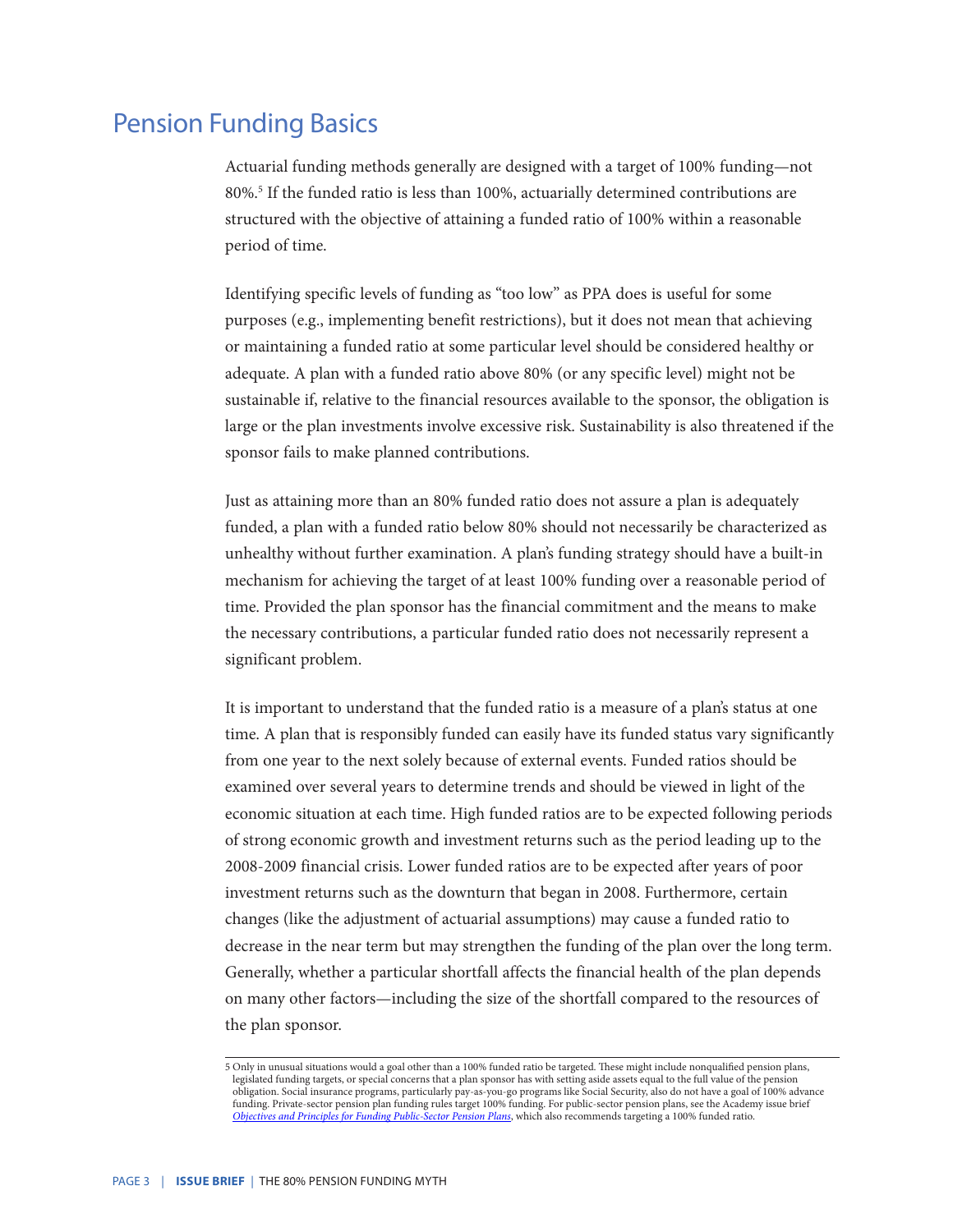Projections of the funded ratio can be particularly useful in assessing the health of the plan. Using actuarial projections of benefit payments, expenses, and anticipated contributions together with a range of economic and investment return scenarios, the plan's expected funding trajectory can be evaluated. A plan that is expected to see a steady rise towards the 100% funded level, even if the current ratio is below 80%, would be healthier than a plan currently above the 80% level but that is projected to experience a stagnating or steadily declining funded ratio over time. If the contributions required to reach a 100% funded ratio appear to place too significant a burden on the sponsor, or if the investment returns needed to do so require an imprudent level of risk, the health or soundness of the pension plan could be in jeopardy.

### Funded Ratio in Context

The funded ratio is most meaningful when viewed in the context of other relevant information. Other factors to be considered in assessing the fiscal soundness or health of a pension plan include:

- Sufficiency of funding or contribution policy
- Consistent adherence by the plan sponsor to the funding or contribution policy
- History of recent benefit provision changes
- Size of the pension obligation relative to the financial size of the plan sponsor, as measured by metrics such as revenue, assets, or payroll.
- Financial health of the plan sponsor, as measured by metrics such as level of debt, available fund balance, profit or budget surplus.
- Investment strategy, including the level of investment volatility risk and the possible effect on contribution levels.
- The degree of conservatism in significant actuarial assumptions used to value the pension obligation

The history and anticipated trajectory of the funded ratio and each of these factors should be examined over several years and in light of the economic environment.

Plan sponsors experience a variety of circumstances that could lead to funded levels that are less than 100% at any point in time. Volatile investment returns, changes in actuarial assumptions (including discount rates), insufficient contributions, and benefit increases are some of the most important factors that have led to pension plan underfunding. Possible consequences of becoming underfunded include the need for larger future contributions, less security for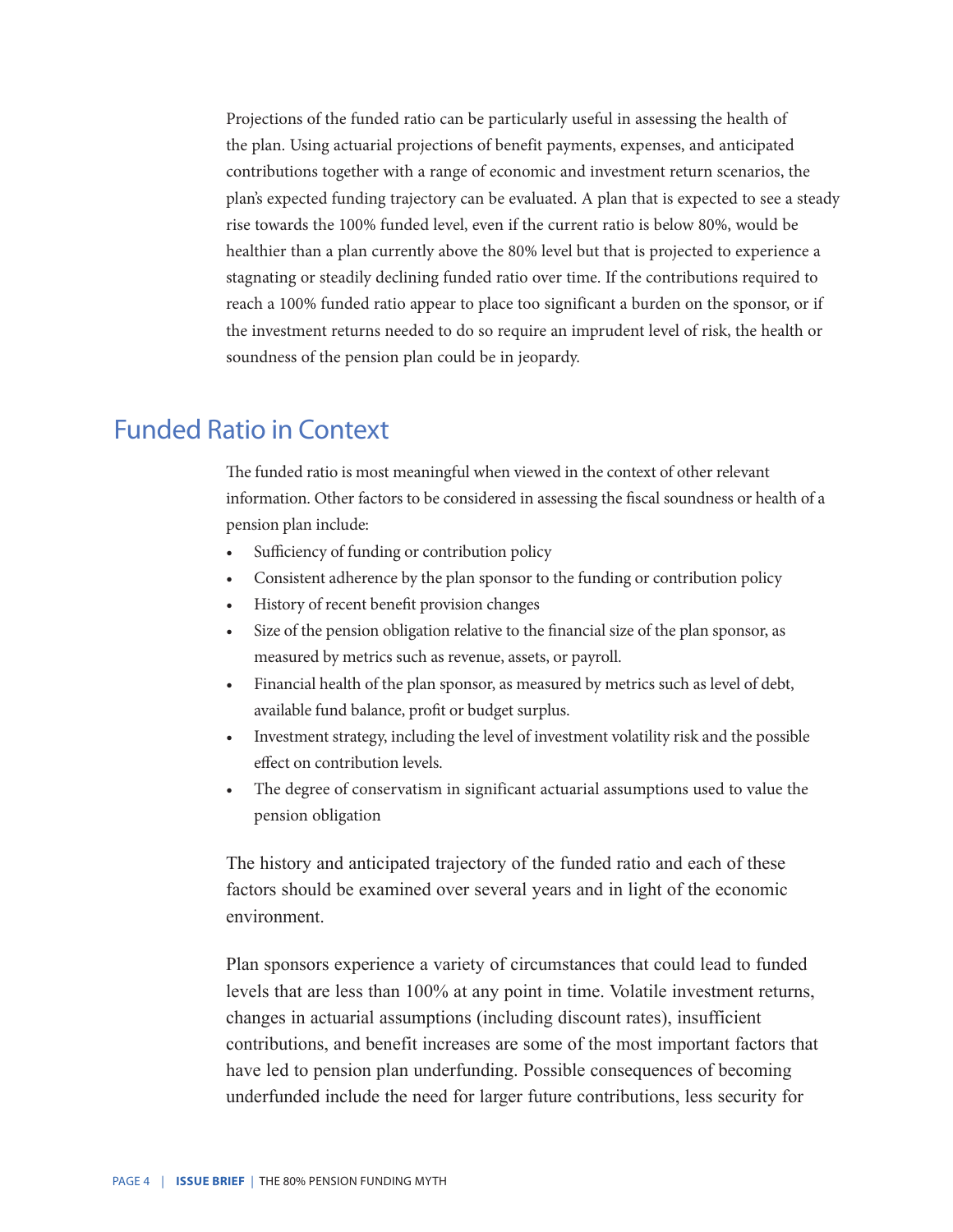participant/member benefits, and the potential that the cost of current pension benefits may need to be paid by future generations (e.g., employees, shareholders or taxpayers). All of these risks will need to be managed through appropriate benefit, funding, and investment strategies.

### **Summary**

A funded ratio of 80% should not be used as the primary criterion for identifying a plan as being either in good financial health or poor financial health. No single level of funding should be identified as a defining line between a healthy and an unhealthy pension plan. All plans should have a reasonable funding or contribution strategy to accumulate assets equal to 100% of a relevant pension obligation, unless reasons for a different target have been clearly identified and the consequences of that target are well understood.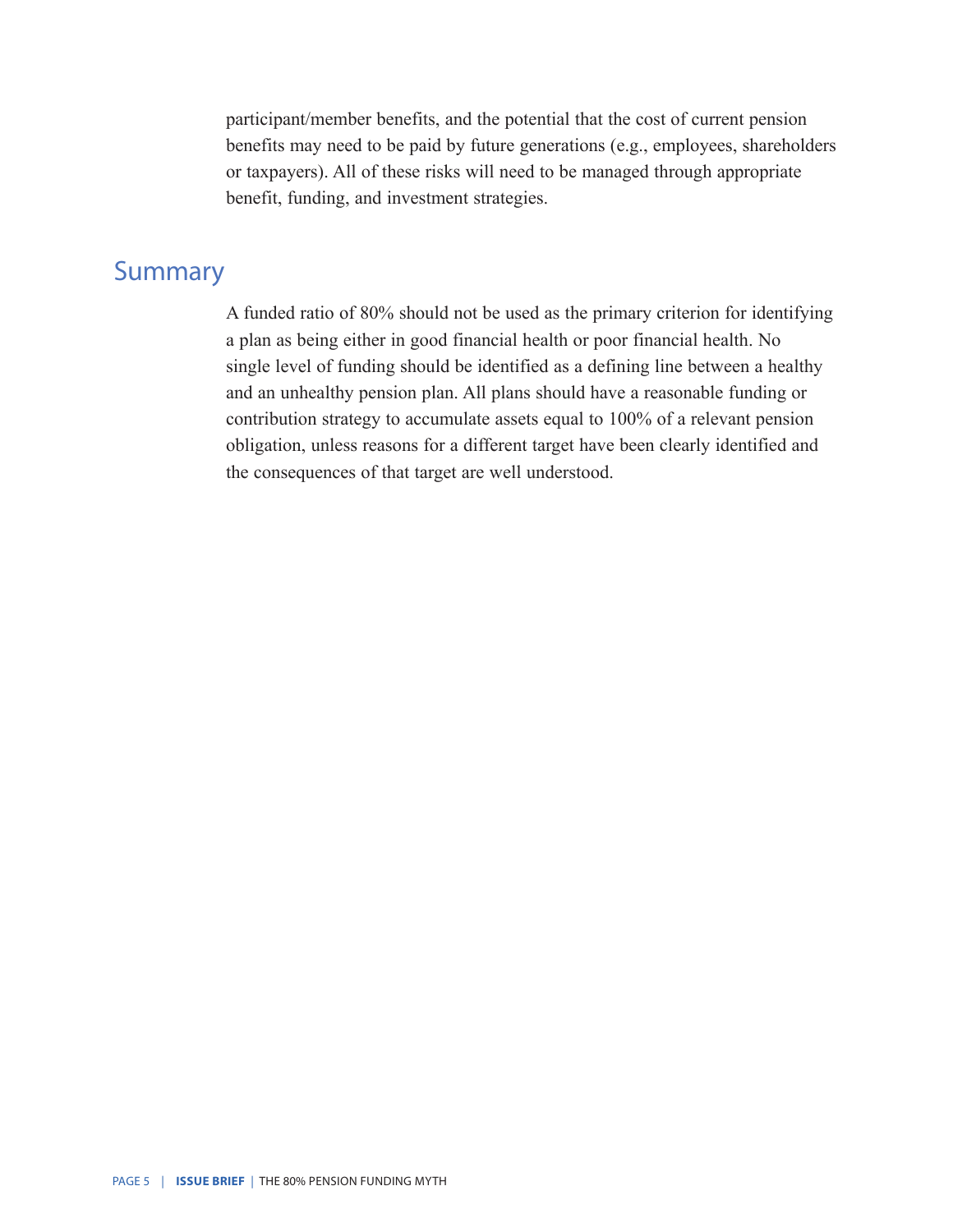### Appendix—Development and Sample Usage of the '80% Funding Myth'

This appendix provides an overview of mentions of the 80% funding "myth," including academic and general media reports. Note that this is only a sample and by no means an exhaustive list and is provided for illustrative purposes only.

#### **References in academic and other research-based reports:**

Stanford Institute for Economic Policy Research, "*[More Pension Math: Funded Status,](https://siepr.stanford.edu/sites/default/files/publications/Nation_More_Pension_0.pdf) [Benefits, and Spending Trends for California's Largest Independent Public Employee Pension](https://siepr.stanford.edu/sites/default/files/publications/Nation_More_Pension_0.pdf) [Systems,](https://siepr.stanford.edu/sites/default/files/publications/Nation_More_Pension_0.pdf)"* Feb. 21, 2012.

 "None of the systems is at or above 80% funded, which is the conventional minimum funded ratio."

 "A plan is typically considered well-funded if its funded ratio is greater than 80%…"

Haas Institute Report, Tom Sgouros, "*[Funding Public Pensions](https://belonging.berkeley.edu/sites/default/files/funding_public_pensions_-_publish.pdf)*—*Is full pension funding a [misguided goal?](https://belonging.berkeley.edu/sites/default/files/funding_public_pensions_-_publish.pdf)*" February 2017.

 "Many experts and officials to whom we spoke consider a funded ratio of 80 percent to be sufficient for public plans for a couple of reasons."

#### **Governmental references**

U.S. Government Accountability Office, "*[State and Local Government Retiree Benefits—](http://www.gao.gov/assets/270/267150.pdf)  [Current Status of Benefit Structures, Protections, and Fiscal Outlook for Funding Future Costs](http://www.gao.gov/assets/270/267150.pdf),"* September 2007.

 "A funded ratio of 80% or more is within the range that many public sector experts, union officials, and advocates view as a healthy pension system."

Connecticut Commission on Fiscal Stability and Economic Growth, "*[Final Report](https://crcog.org/wp-content/uploads/2018/03/Fiscal-Stability-Final-Report-DRAFT.pdf)*," March 2018.

 "To reach an aspirational goal of 75% funding ratio, a pay down of \$17.3 billion is required (pension experts would argue that a higher goal of 80% would be preferable)."

#### **Select media references**

*Seattle Times*, Daniel Gilbert, "[Behind Seattle's rising pension costs: Past mismanagement](https://www.seattletimes.com/seattle-news/seattles-retirement-fund-was-mismanaged-now-taxpayers-are-paying-the-price/) [adds to taxpayers' burden,](https://www.seattletimes.com/seattle-news/seattles-retirement-fund-was-mismanaged-now-taxpayers-are-paying-the-price/)" May 11, 2018.

 "As of February, the fund's market value was about 71 percent of what it owes in future benefits, up from a low of 54 percent in 2009. (An 80 percent ratio is considered healthy by pension experts.)"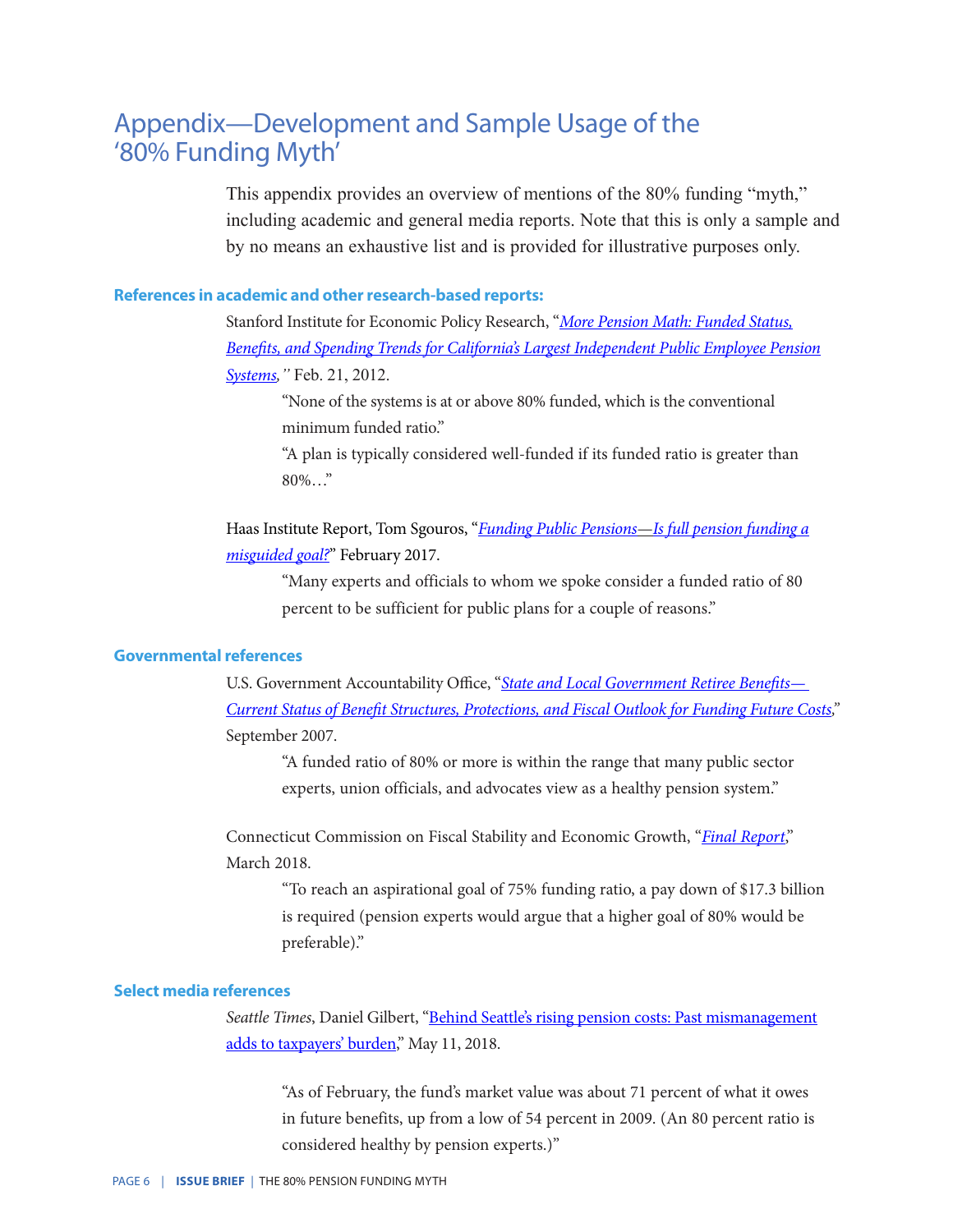Chief Investment Officer, Randy Diamond, ["A Large Equity Drawdown Would Cause Major](https://www.ai-cio.com/news/large-equity-drawdown-cause-major-problems-calpers/) [Problems for CalPERS,](https://www.ai-cio.com/news/large-equity-drawdown-cause-major-problems-calpers/)" February 12, 2019.

 "CalPERS currently has around a 71% funding ratio, below the 80% benchmark that healthy pension plans shoot for."

*Northwest Indiana Times*, Dan Carden, "[Indiana grows public pension funds despite market](https://www.nwitimes.com/news/local/govt-and-politics/indiana-grows-public-pension-funds-despite-market-volatility-from-covid-19/article_6fc6e5ed-9e5b-5ed1-9733-4dd8838f5e5d.html) [volatility from COVID-19](https://www.nwitimes.com/news/local/govt-and-politics/indiana-grows-public-pension-funds-despite-market-volatility-from-covid-19/article_6fc6e5ed-9e5b-5ed1-9733-4dd8838f5e5d.html)," September 23, 2020.

 "Prepaid pension programs generally are considered financially healthy when they are at or above 80% funded."

#### **Credit Rating Agencies**

The methodologies credit rating agencies use to assess public pension funding has evolved over time. Where past public communications have put a heavy emphasis on particular levels of the funded ratio metric, more recent publications point toward a broader, more nuanced approach to assessing the pension plan. Examples include:

S&P Global Ratings, ["Quick Start Guide To S&P Global Ratings' Approach To U.S. State](https://www.spglobal.com/ratings/en/research/articles/190513-credit-faq-quick-start-guide-to-s-p-global-ratings-approach-to-u-s-state-and-local-government-pensions-10981905) [And Local Government Pensions](https://www.spglobal.com/ratings/en/research/articles/190513-credit-faq-quick-start-guide-to-s-p-global-ratings-approach-to-u-s-state-and-local-government-pensions-10981905)," RatingsDirect, May 13, 2019.

 "In our view, plans that demonstrate strong funding discipline by targeting 100% funding on a prudent and consistent actuarial basis with conservative assumptions and methods are much more likely to manage pension and OPEB liabilities and related budgetary costs than plans that do not. These governments will use conservative discount rates and current mortality projections, while also adopting amortization schedules that effectively pay down unfunded liabilities and make progress toward full funding instead of deferring and compounding costs for the future."

Fitch Ratings, "[U.S. Public Finance Tax-Supported Rating Criteria,](https://www.fitchratings.com/research/us-public-finance/us-public-finance-tax-supported-rating-criteria-10-01-2020)" Jan. 10, 2020.

 "As with debt, when evaluating an issuer's net pension liability, Fitch considers not only the current liability but also the expected trajectory. The analysis of pension obligations takes into account whether there has been stabilization or progress in the ratio of assets to liabilities over time and a commitment to contributing at actuarially calculated levels. The analysis also considers actuarial and other assumptions influencing the burden, including the investment return assumption used to calculate the present value of liabilities."